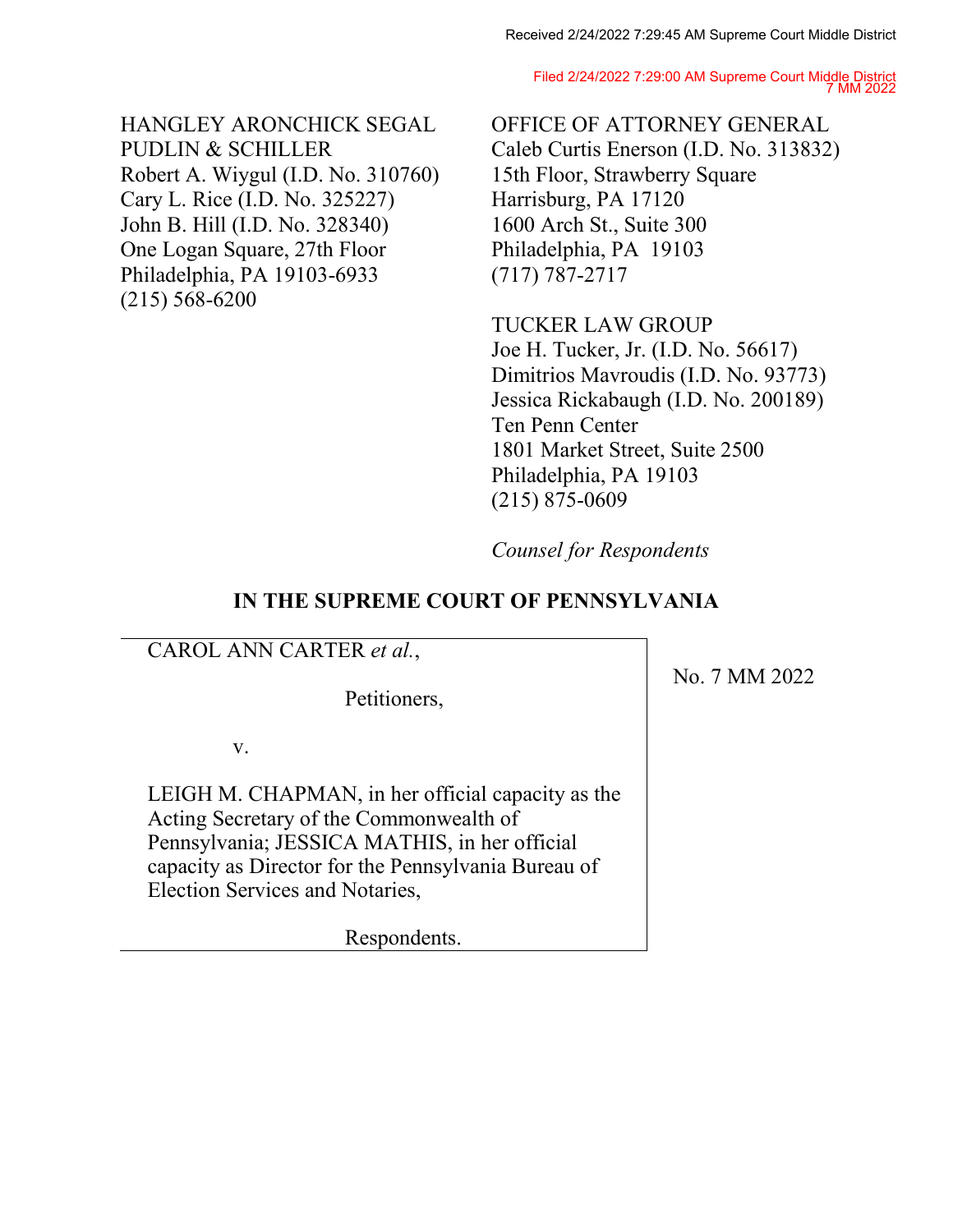PHILIP T. GRESSMAN *et al.*,

Petitioners,

v.

LEIGH M. CHAPMAN, in her official capacity as the Acting Secretary of the Commonwealth of Pennsylvania; JESSICA MATHIS, in her official capacity as Director for the Pennsylvania Bureau of Election Services and Notaries,

Respondents.

#### **RESPONDENTS' APPLICATION FOR CLARIFICATION REGARDING THE ELECTION CALENDAR FOR PARTY OFFICES**

Respondents, Leigh M. Chapman, the Acting Secretary of the

Commonwealth, and Jessica Mathis, the Director for the Pennsylvania Bureau of

Election Services and Notaries, respectfully submit this application seeking

clarification of the election calendar deadlines applicable to races for political party

offices, including state and county committees. [1](#page-1-0) In support of this Application,

Respondents state as follows:

1. On February 23, 2022, this Court entered an Order vacating the

Court's February 9, 2022 Order that temporarily suspended the General Primary

Election calendar for all offices. *See* February 23, 2022 Order (per curiam),

*Carter, et al. v. Chapman, et al.*, No. 7 MM 2022 (the "*Carter* February 23

<span id="page-1-0"></span><sup>&</sup>lt;sup>1</sup> See 25 P.S. § 2834 ("Each political party shall be directed by a State committee ...."); 25 P.S. § 2837 ("There may be in each county a county committee for each political party within such county ....").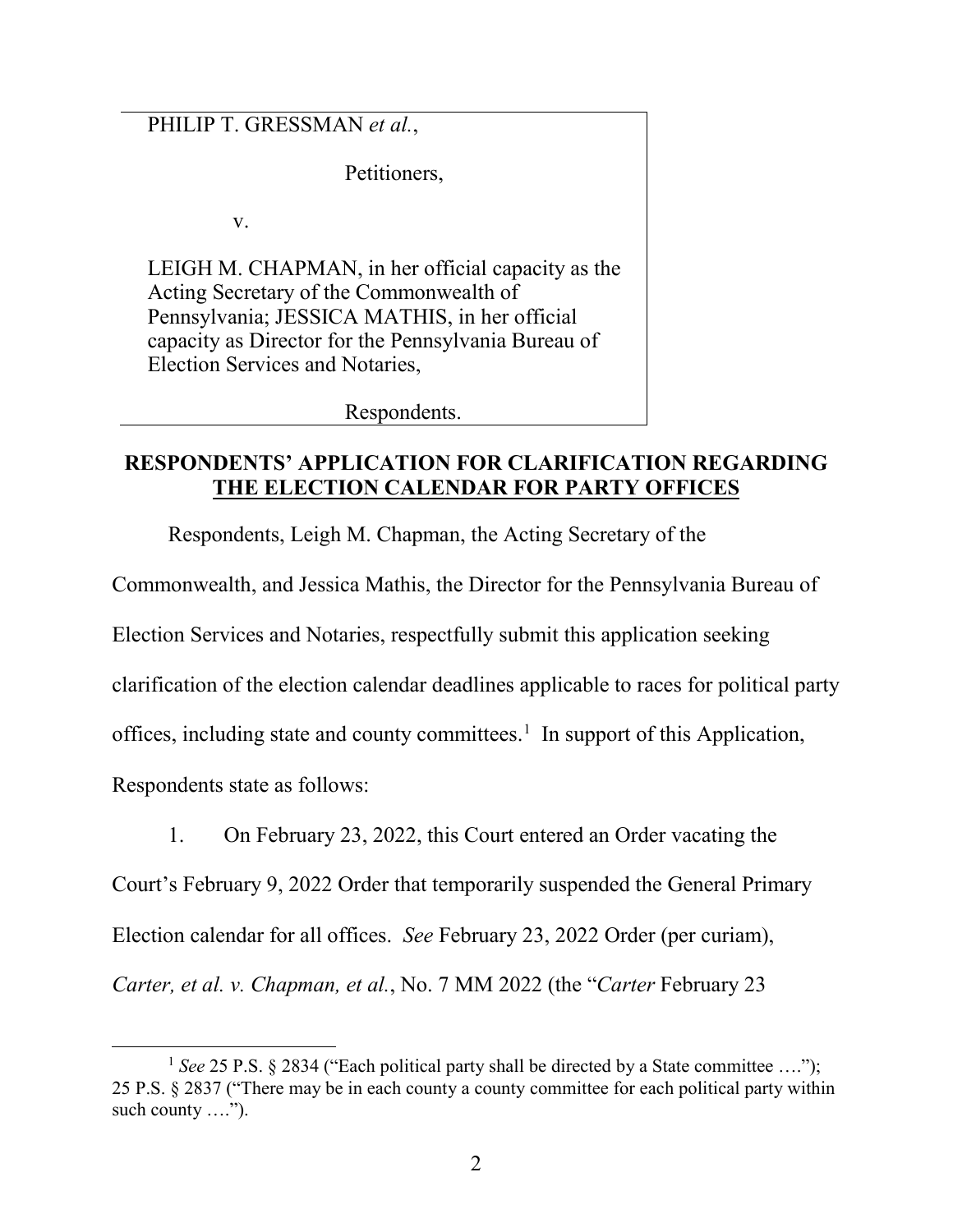Order"). The *Carter* February 23 Order modified the calendar for congressional and statewide elections in certain respects, including by directing that the circulation and filing of nomination petitions for those offices begin on February 25, 2022. *Id.*

2. On the same day, February 23, 2022, this Court also issued an Order temporarily suspending the General Primary Election calendar "relative to elections for seats in the General Assembly." *See* February 23, 2022 Order (per curiam), *In Re: Petitions For Review Challenging The Final 2021 Legislative Reapportionment Plan*, No. 569 Judicial Administration Docket (the "*LRC* February 23 Order").

3. Neither the *Carter* February 23 Order nor the *LRC* February 23 Order specifically addresses the period for circulation and filing of nomination petitions—or the election calendar more generally—for party offices, including state and county committees (the "Party Offices").<sup>[2](#page-2-0)</sup> In other words, the Court's Orders do not prescribe an election schedule for the Party Offices, nor do they suspend the schedule for these Offices. Further, because the election calendar for the Party Offices had been stayed by the Court's February 9, 2022 Order in this

<span id="page-2-0"></span> $2$  Respondents recognize that their previous proposals regarding modified election calendars also did not address the election calendar for these offices.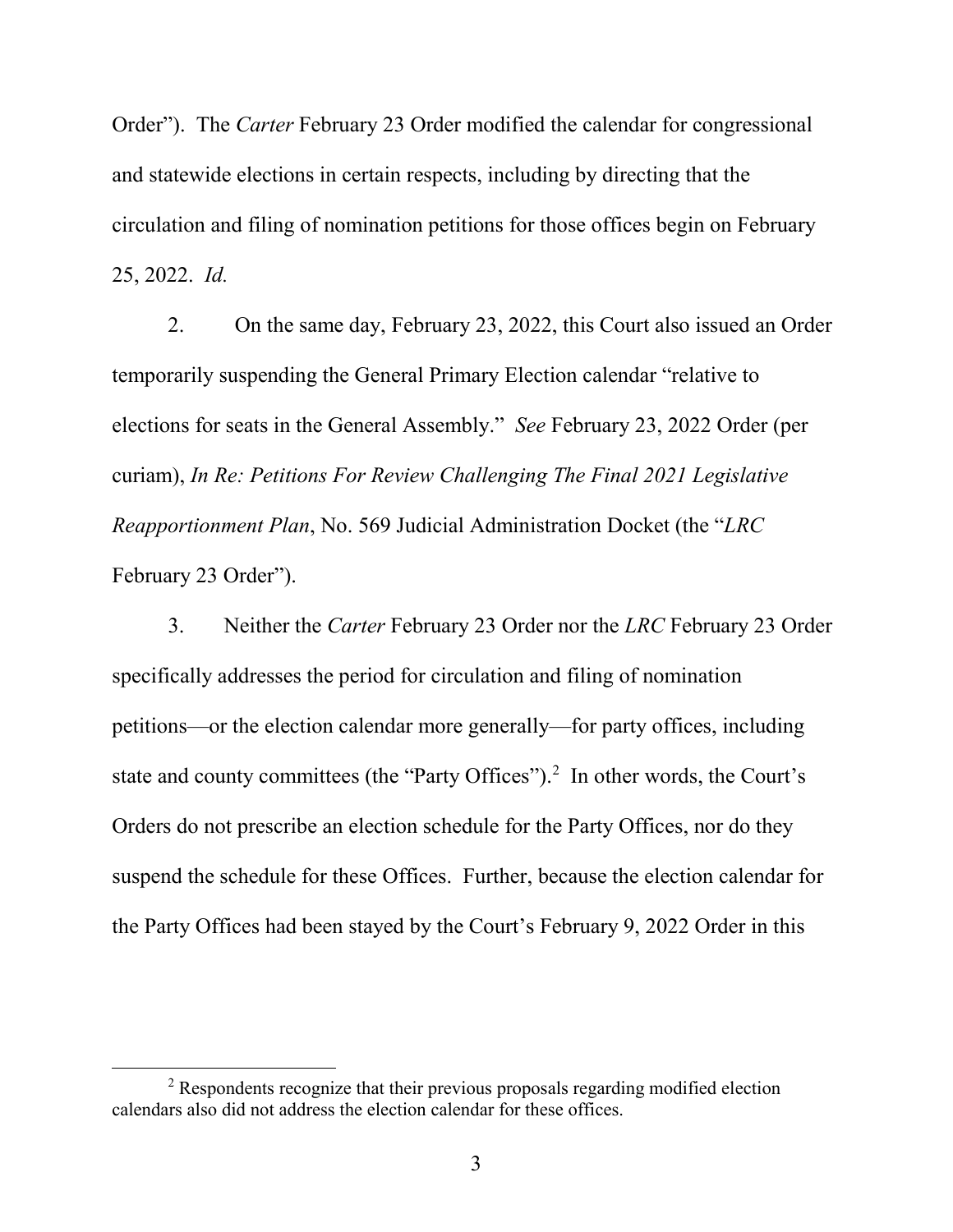action, the statutory deadline for beginning to circulate and file nomination petitions for the Party Offices has now passed.

4. Accordingly, Respondents respectfully seek clarification from this Court regarding the election calendar for the Party Offices.

5. For several reasons, Respondents propose that the election calendar for the Party Offices follow the same schedule Respondents have proposed for the state legislative calendar. *See* Respondents' Answer to the Application of Petitioner Kerry Benninghoff for Emergency Relief Directed to the 2022 Elections at 10-12, *Benninghoff v. 2021 Legislative Reapportionment Commission*, No. 11 MM 2022. First, state committee apportionment is, to some extent, dependent on legislative reapportionment. Indeed, state committee members in some counties are not elected at large, but rather by congressional or legislative district. Second, candidates for state and county committees are more similar to state legislative candidates than they are to candidates for statewide and federal offices. They are either elected within a county or an individual municipality to represent the members of the party within that county or municipality. Third, a shorter circulation period (as Respondents have proposed for the state legislative calendar) should not unduly burden candidates for the Party Offices because, as with state legislative candidates, signature requirements for party committee members are

4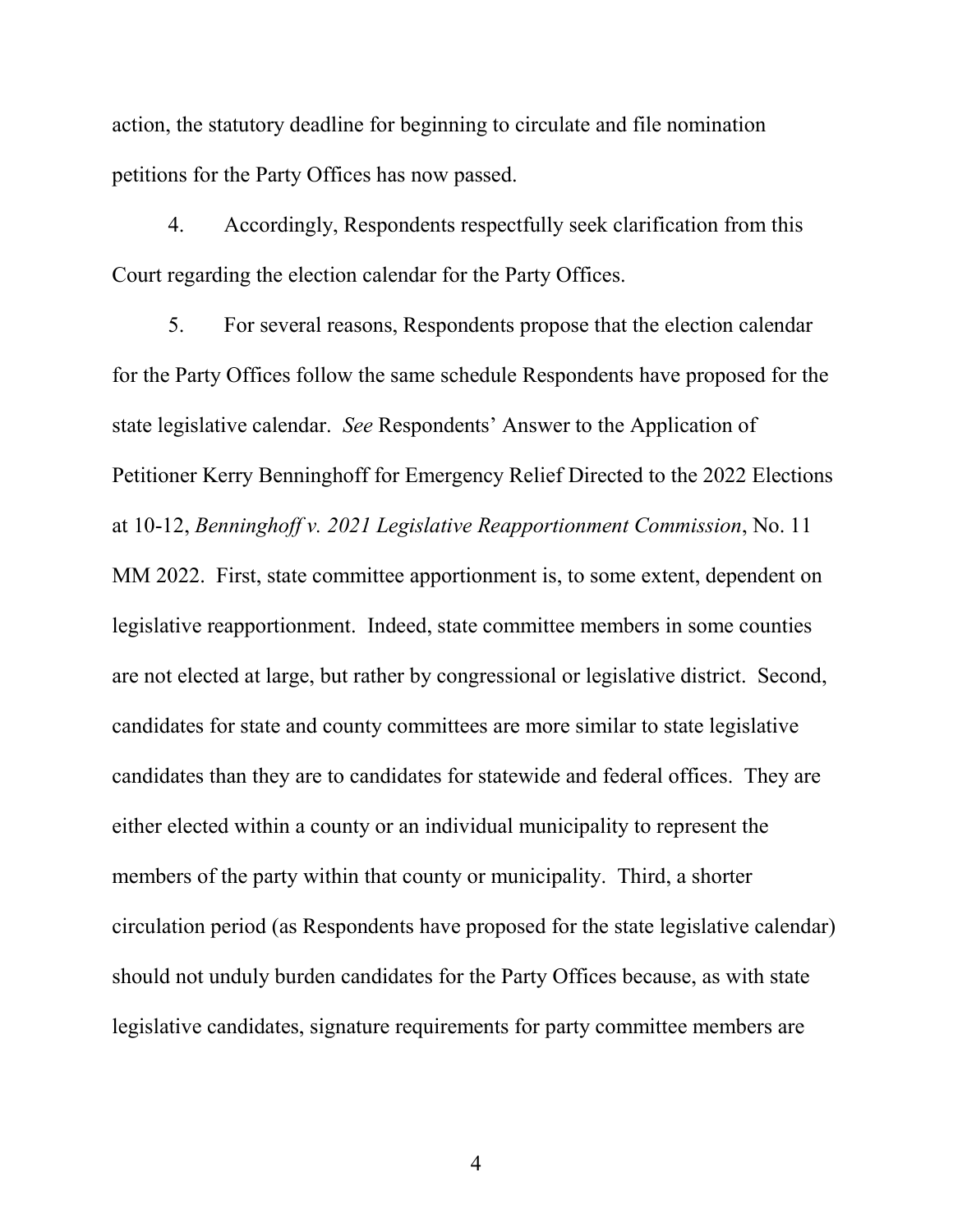relatively low in most counties when compared to statewide and congressional candidates.

6. Accordingly, Respondents respectfully request that the Court (1) temporarily suspend the election calendar relative to elections for the Party Offices, as the Court has done for elections for seats in the General Assembly; and (2) issue a modified calendar for elections for the Party Offices, aligned with the calendar governing elections to the General Assembly, at the time the Court issues the General Assembly election calendar.

7. In the event the Court is inclined to provide the requested clarification, Respondents submit a Proposed Order for the Court's consideration.

Dated: February 24, 2022 Respectfully submitted,

HANGLEY ARONCHICK SEGAL PUDLIN & SCHILLER

By: */s/ Robert A Wiygul* Robert A. Wiygul (I.D. No. 310760) Cary L. Rice (I.D. No. 325227) John B. Hill (I.D. No. 328340) One Logan Square, 27<sup>th</sup> Floor Philadelphia, PA 19103 Tel: (215) 568-6200 Fax: (215) 568-0300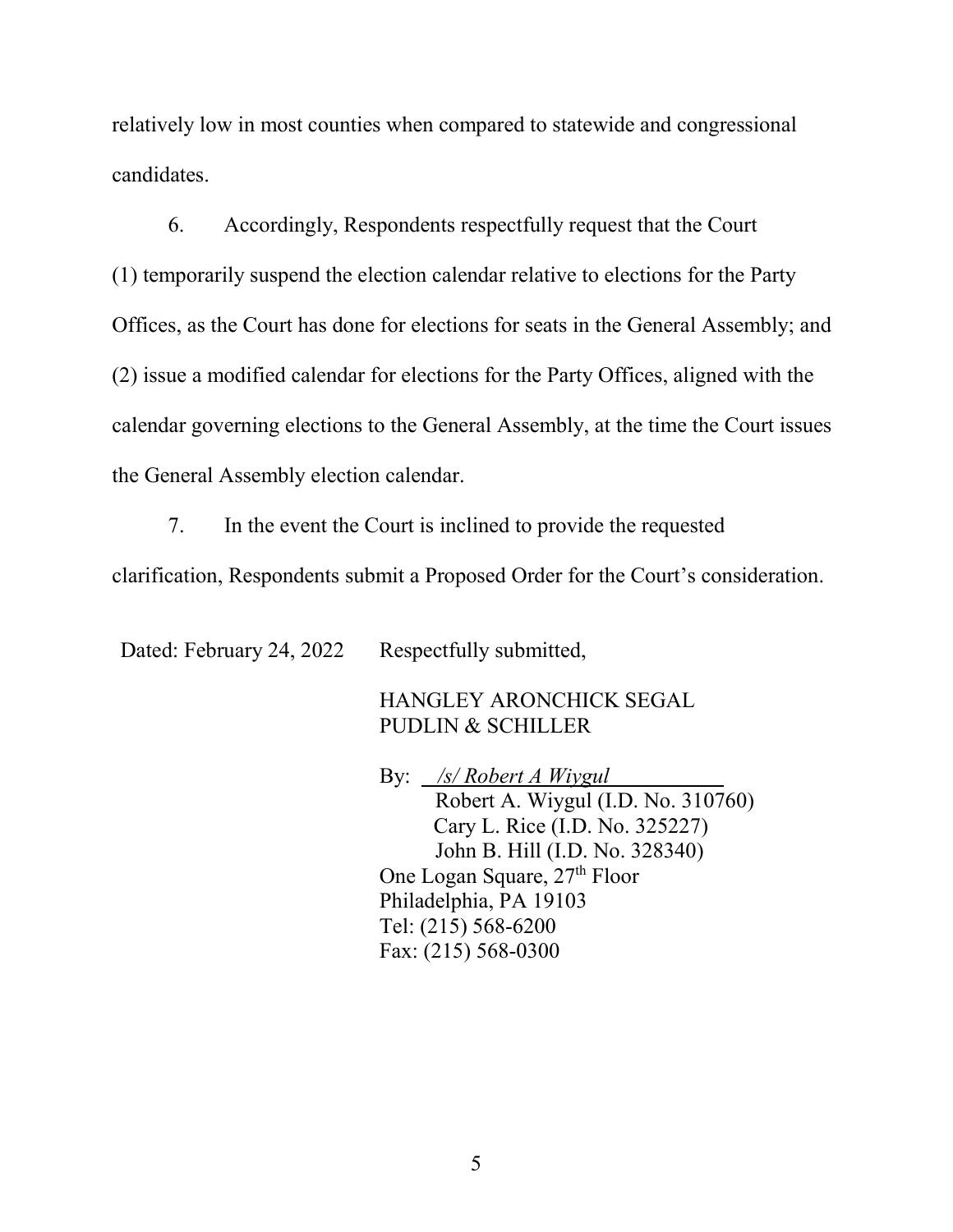OFFICE OF ATTORNEY GENERAL Caleb Curtis Enerson (I.D. No. 313832) 15th Floor, Strawberry Square Harrisburg, PA 17120 1600 Arch St., Suite 300 Philadelphia, PA 19103 (717) 787-2717

TUCKER LAW GROUP Joe H. Tucker, Jr. (I.D. No. 56617) Dimitrios Mavroudis (I.D. No. 93773) Jessica Rickabaugh (I.D. No. 200189) Ten Penn Center 1801 Market Street, Suite 2500 Philadelphia, PA 19103 (215) 875-0609

*Counsel for Respondents*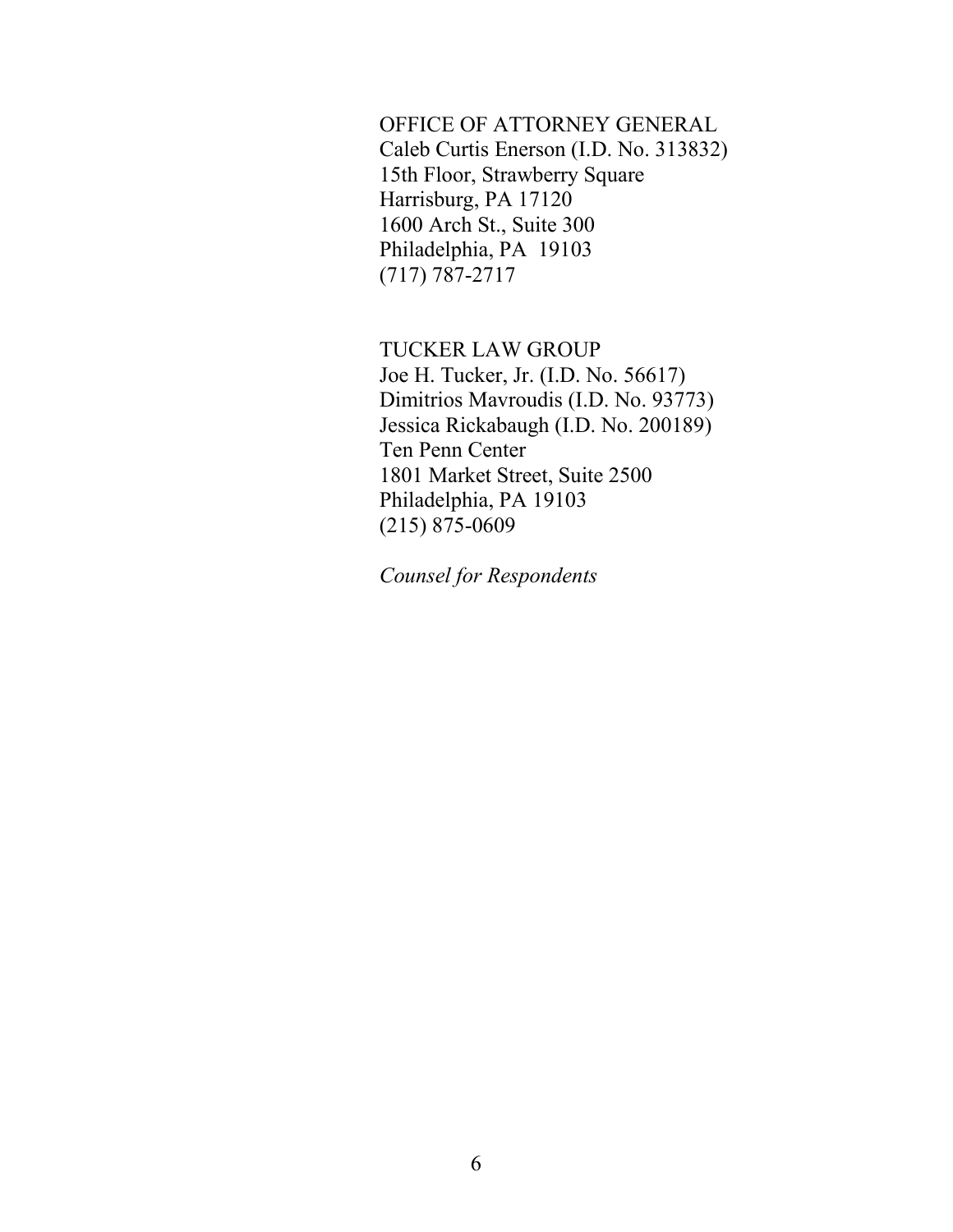#### **IN THE SUPREME COURT OF PENNSYLVANIA MIDDLE DISTRICT**

#### CAROL ANN CARTER *et al.*,

Petitioners,

v.

LEIGH M. CHAPMAN, in her official capacity as the Acting Secretary of the Commonwealth of Pennsylvania; JESSICA MATHIS, in her official capacity as Director for the Pennsylvania Bureau of Election Services and Notaries,

Respondents.

PHILIP T. GRESSMAN *et al.*,

Petitioners,

v.

LEIGH M. CHAPMAN, in her official capacity as the Acting Secretary of the Commonwealth of Pennsylvania; JESSICA MATHIS, in her official capacity as Director for the Pennsylvania Bureau of Election Services and Notaries,

Respondents.

# **[PROPOSED] ORDER**

**AND NOW**, this day of February, 2022, the General Primary Election

\_\_\_\_\_\_\_\_\_\_\_\_\_\_\_\_\_\_\_\_\_\_\_\_\_\_\_

calendar relative to elections for party offices, including state and county

committees, is **TEMPORARILY SUSPENDED** pending further order of this

Court.

No. 7 MM 2022